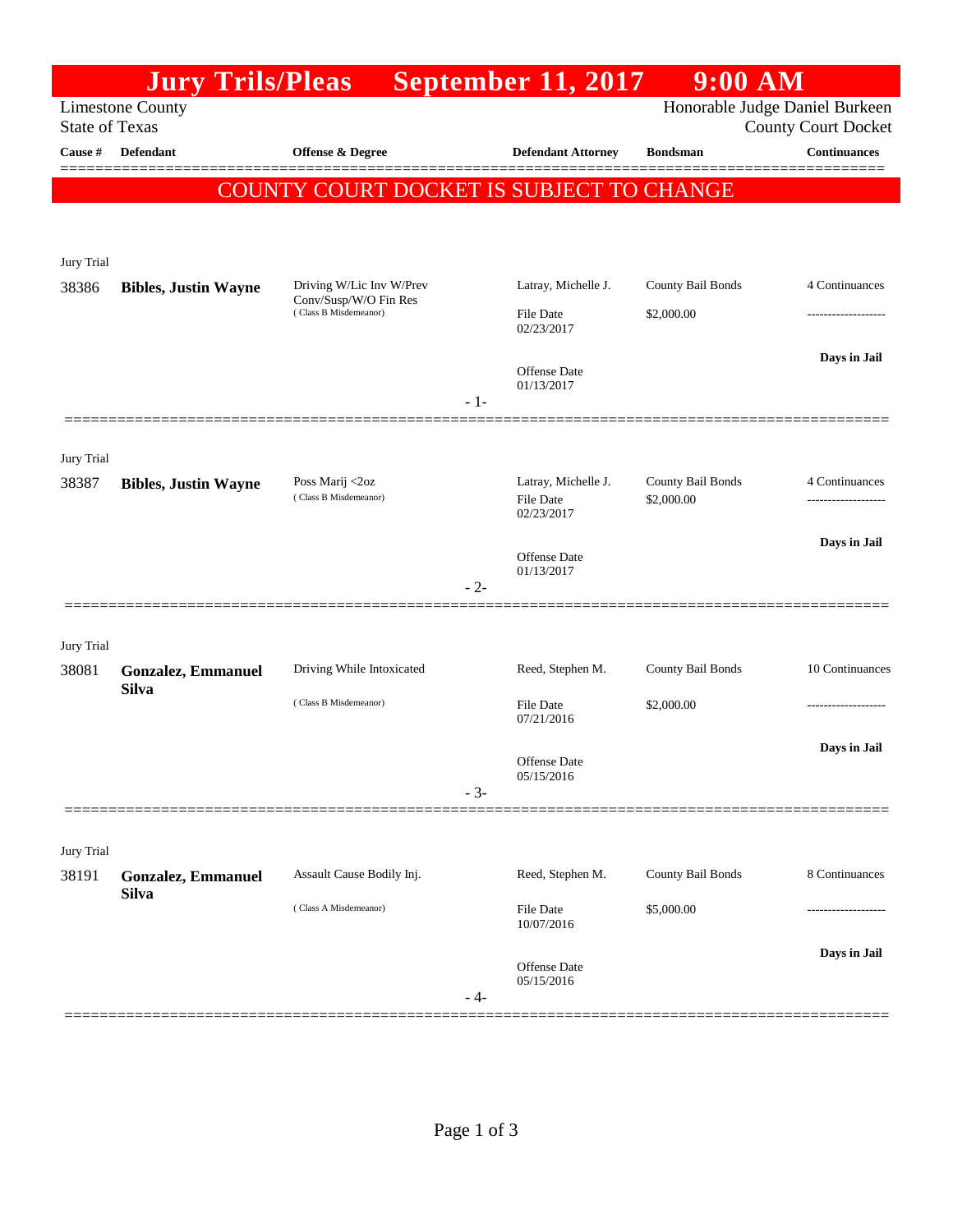|                       | <b>Jury Trils/Pleas</b>                   |                                                                            | <b>September 11, 2017</b>                          | $9:00$ AM                                                    |                     |
|-----------------------|-------------------------------------------|----------------------------------------------------------------------------|----------------------------------------------------|--------------------------------------------------------------|---------------------|
| <b>State of Texas</b> | <b>Limestone County</b>                   |                                                                            |                                                    | Honorable Judge Daniel Burkeen<br><b>County Court Docket</b> |                     |
| Cause #               | Defendant                                 | Offense & Degree                                                           | <b>Defendant Attorney</b>                          | <b>Bondsman</b>                                              | <b>Continuances</b> |
|                       |                                           | COUNTY COURT DOCKET IS SUBJECT TO CHANGE                                   |                                                    |                                                              |                     |
|                       |                                           |                                                                            |                                                    |                                                              |                     |
| Jury Trial<br>38192   | <b>Gonzalez, Emmanuel</b><br><b>Silva</b> | Assault Cause Bodily Inj.                                                  | Reed, Stephen M.                                   | County Bail Bonds                                            | 8 Continuances      |
|                       |                                           | (Class A Misdemeanor)                                                      | <b>File Date</b><br>10/07/2016                     | \$5,000.00                                                   |                     |
|                       |                                           | $-5-$                                                                      | Offense Date<br>05/15/2016                         |                                                              | Days in Jail        |
|                       |                                           |                                                                            |                                                    |                                                              |                     |
| Jury Trial<br>38507   | Houser, Bradley Allen                     | Assault Cause Bodily Inj.<br>(Class A Misdemeanor)                         | <b>File Date</b>                                   | County Bail Bonds<br>\$5,000.00                              | 0 Continuances      |
|                       |                                           |                                                                            | 05/23/2017<br><b>Offense</b> Date                  |                                                              | Days in Jail        |
|                       |                                           | - 6-                                                                       | 05/10/2017                                         |                                                              |                     |
| Jury Trial            |                                           |                                                                            |                                                    |                                                              |                     |
| 38206                 | <b>Matthews, James Cary</b>               | Assault Cause Bodily Inj.<br>(Class A Misdemeanor)                         | Reed, Stephen M.<br><b>File Date</b><br>10/20/2016 | County Bail Bonds<br>\$3,000.00                              | 7 Continuances      |
|                       |                                           | $-7-$                                                                      | Offense Date<br>08/29/2016                         |                                                              | Days in Jail        |
|                       |                                           |                                                                            |                                                    |                                                              |                     |
| Jury Trial            |                                           |                                                                            |                                                    |                                                              |                     |
| 38121                 | Reyes, Sierra Nichole                     | False Report To Police Off/Sp Inv/Law<br>Enf Empl<br>(Class B Misdemeanor) | Reed, Stephen M.                                   | County Bail Bonds                                            | 7 Continuances      |
|                       |                                           |                                                                            | File Date<br>08/16/2016                            | \$2,000.00                                                   |                     |
|                       |                                           | $-8-$                                                                      | Offense Date<br>07/02/2016                         |                                                              | Days in Jail        |